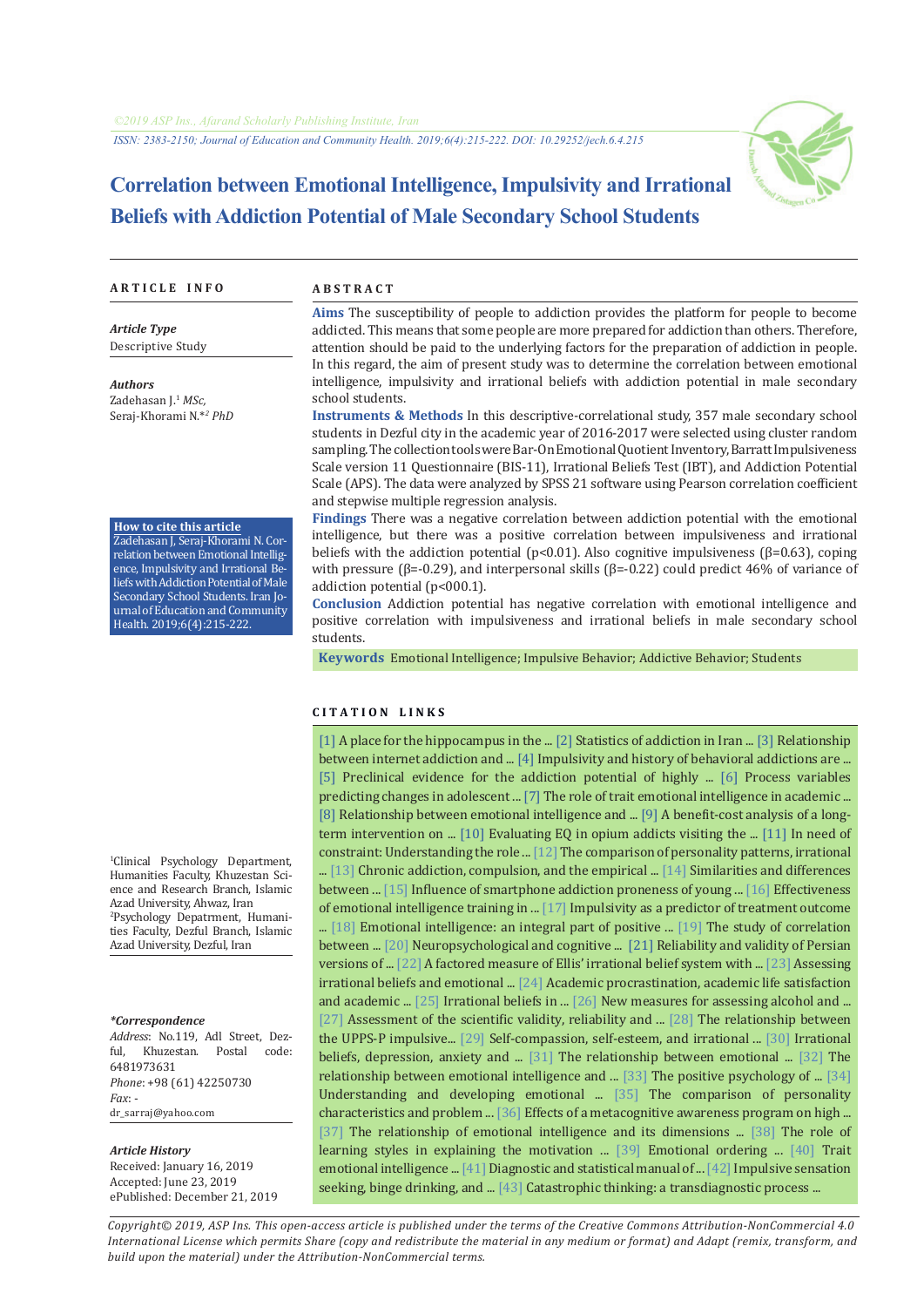.<br>۲۱۶ جمشید زادهحسن و ناصر سراجخرمی ـ

همبستگی بین هوش هیجانی، تکانشگری و باورهای غیرمنطقی با آمادگی به اعتیاد در دانشآموزان پسر مقطع متوسطه دوم

#### جمشید زادهحسن **MSc**

گروه روانشناسی بالینی، دانشکده علوم انسانی، پردیس علوم و تحقیقات خوزستان، دانشگاه آزاد اسلامی، اهواز، ایران

# **PhD** \* ناصر سراجخرمی

گروه روانشناسی، دانشکده علوم انسانی، واحد دزفول، دانشگاه آزاد اسلامی، دزفول، ایران

### چکیده

اهداف: مستعدبودن افراد به اعتیاد، زمینه را برای گرایش افراد به اعتیاد فراهم میآورد؛ به این معنی که برخی از افراد نسبت به دیگران برای اعتیاد آمادگی بیشتری دارند. از این رو باید به بررسی عوامل زمینهساز برای آمادگی به اعتیاد در افراد توجه کرد. در این راستا، پژوهش حاضر با هدف تعیین همبستگی بین هوش هیجانی، تکانشگری و باورهای غیرمنطقی با آمادگی به اعتیاد در دانشآموزان پسر مقطع متوسطه دوم انجام شد.

ا**بزار و روشها:** در این پژوهش توصیفی- همبستگی، ۳۵۷ دانشآموز پسر مقطع متوسطه دوم شهرستان دزفول در سال تحصیلی ۱۳۹۵-۹۶ به روش تصادفی خوشهای انتخاب شدند. ابزارهای پژوهش شامل پرسشنامههای هوش هیجانی ب*ار- آن*، تکانش گری *بارت*، باورهای غیرمنطقی و آمادگی برای اعتیاد بودند. تجزیه و تحلیل دادهها توسط نرمافزار 21 SPSS و با استفاده از آزمونهای ضریب همبستگی پیرسون و تحلیل رگرسیون چندگانه به روش گامبهگام انجام شد.

**یافتهها:** بین آمادگی به اعتیاد با هوش هیجانی همبستگی منفی وجود داشت، ولی همبستگی بین تکانشگری و باورهای غیرمنطقی با آمادگی به اعتیاد، مثبت بود (۰/۰۱>p(. همچنین تکانشگری شناختی (۰/۶۳=β(، مقابله با فشار (-۰/۲۹ =β)، و مهارتهای درونفردی (۰/۲۲-=β) توانستند ٤٦% واریانس آمادگی به اعتیاد را پیشبینی کنند (۰/۰۰۰۱>p(.

**نتیجهگیری:** آمادگی به اعتیاد در دانش آموزان پسر مقطع متوسطه دوم با هوش هیجانی همبستگی منفی و با تکانشگری و باورهای غیرمنطقی همبستگی مثبت دارد.

کلیدواژهها: هوش هیجانی، رفتارهای تکانشی، رفتار اعتیادی، دانشجویان

| ناريخ دريافت: ۱۳۹۷/۱۰/۲۶           | پژو             |
|------------------------------------|-----------------|
| ناریخ یذیرش: ۱۳۹۸/۴/۲              | و ڊ             |
| dr_sarraj@yahoo.com :نویسنده مسئول | مۍ <sub>)</sub> |

### مقدمه

اعتیاد یکی از مشکلات اساسی برای جامعه بشری است، بهطوری که منجر به ازدسترفتن زندگی بسیاری از افراد شده است<sup>[1]</sup>. در ضمن سالانه سرمایههای کلان ملی صرف مبارزه، درمان و صدمات ناشی از آن میشود. متاسفانه هر روز شمار زیادتری از افراد به مصرف مواد روی میآورند. رشد اعتیاد در ایران سالانه حدود %۸ است و سن شروع سوء مصرف و وابستگی به مواد ۱۶ تا ۲۰سالگی برآورد شده است<sup>[2]</sup>. بیشترین بروز و ظهور آمادگی برای اعتیاد در سنین نوجوانی است و این دوران بهدلیل شکلگیری هویتهای مستقل و روحیه استقلالطلبی دانشآموزان نسبت به شخصیت تابع

دانشآموزان دوره ابتدایی مورد توجه و دغدغه صاحبنظران آموزان و پرورش است<sup>[3]</sup>. از طرف دیگر گرایش به اعتیاد در این مقطع پیامدهای بسیاری برای نوجوانان از جمله مبتلاشدن به اختلالات روانپزشکی مانند اختلالات عاطفی، اضطراب و افزایش جرم و جنایت را در پی دارد[4]. طبق نظریه استعداد اعتیاد، برخی افراد مستعد اعتیاد هستند و اگر در معرض مواد قرار بگیرند معتاد . [5] میشوند، ولی اگر کسی استعداد نداشته باشد، معتاد نمیشود یافتههای پژوهشی حاکی است که در شکلگیری اعتیاد، زمینههای رشدی ناسالم و استعداد و آمادگی برای اعتیاد نقش اساسی دارد<sup>[6]</sup>، ولی هیچ یک از آنان بهتنهایی نمیتواند علت گرایش افراد به مواد مخدر را توضیح دهد. در بیشتر موارد، مجموعهای از عوامل و زمینهها در گرایش افراد به مواد مخدر نقش دارند، ولی برخی عوامل میتوانند نقش بارزتری ایفا کنند.

یکی از عواملی که به نظر میرسد میتواند باعث کاهش یا افزایش گرایش به اعتیاد در دانشآموزان شود، هوش هیجانی است. هوش هیجانی بهعنوان مجموعهای از تواناییها برای شناسایی ظرفیتها، یردازش و تنظیم عواطف خود و دیگران تعریف شده است<sup>71</sup>]. اهمیت توجه به هوش هیجانی در نوجوانان نسبت به گذشته افزایش چشمگیری داشته، چرا که در سالهای اخیر رفتارهای پرخطر نظیر خودکشی، سوء مصرف مواد و پرخاشگری در نوجوانان به میزان هشداردهندهای بالا رفته و به یک اپیدمی تبدیل شده است[8]. از طرف دیگر مشخص شده کودکان با هوش هیجانی بالا، دارای روابط انسانی و صداقت بیشتر، خشونت کمتر، پیشرفت تحصیلی بالاتر، توانایی حل مساله و خلاقیت هستند<sup>[9]</sup>. در پژوهشی *رنجبر توتوئی* و همکاران<sup>[10]</sup> نشان دادند با افزایش هوش هیجانی، امکان ابتلای افراد به مواد مخدر کاهش مییابد.

براساس پژوهشها مشخص شده تکانشگری در گرایش به اعتیاد در دانشآموزان نقش اساسی دارد. تکانشگری اقدام آنی به عمل، عدم تمرکز بر فعالیت در دست اقدام، فقدان برنامهریزی، تفکر و بهعنوان بخشی از یک الگوی رفتاری تعریف شده است<sup>[11]</sup>. در هشی *اسدی* و همکاران<sup>[12]</sup> نشان دادند سطوح بالای تکانش *گ*ری و باورهای غیرمنطقی و غیرواقعبینانه جزء عواملی هستند که میتوانند منجر به گرایش بیشتر افراد به مصرف مواد شوند.

یکی از عوامل دیگری که میتواند باعث کاهش یا افزایش گرایش به اعتیاد در دانشآموزان شود، باورهای غیرمنطقیاست. باورهای غیرمنطقی در سببشناسی تمام آشفتگیهای هیجانی دخیل است. به همین دلیل است که گفته میشود مشکلات روانی نتیجه شناخت نادرست افراد است، چرا که عواطف محصول شناخت است<sup>[13]</sup>. *الیس*<sup>[14]</sup> مینویسد باورهای غیرمنطقی، مطلق، تعصبی و جزمی هستند و موجب هیجانات منفی مانند افسردگی، اضطراب، خشم و اعتیاد میشوند. در همین رابطه چو و لی[15] در پژوهشی نشان دادند که همه گرایشهای اعتیادآور اثرات مثبت قابلتوجهی در رفتارهای مشکلساز، و اثرات منفی قابلتوجهی بر هوش هیجانی دارند. *کرمی راد* و همکاران<sup>[16]</sup> در پژوهشی نشان دادند که آموزش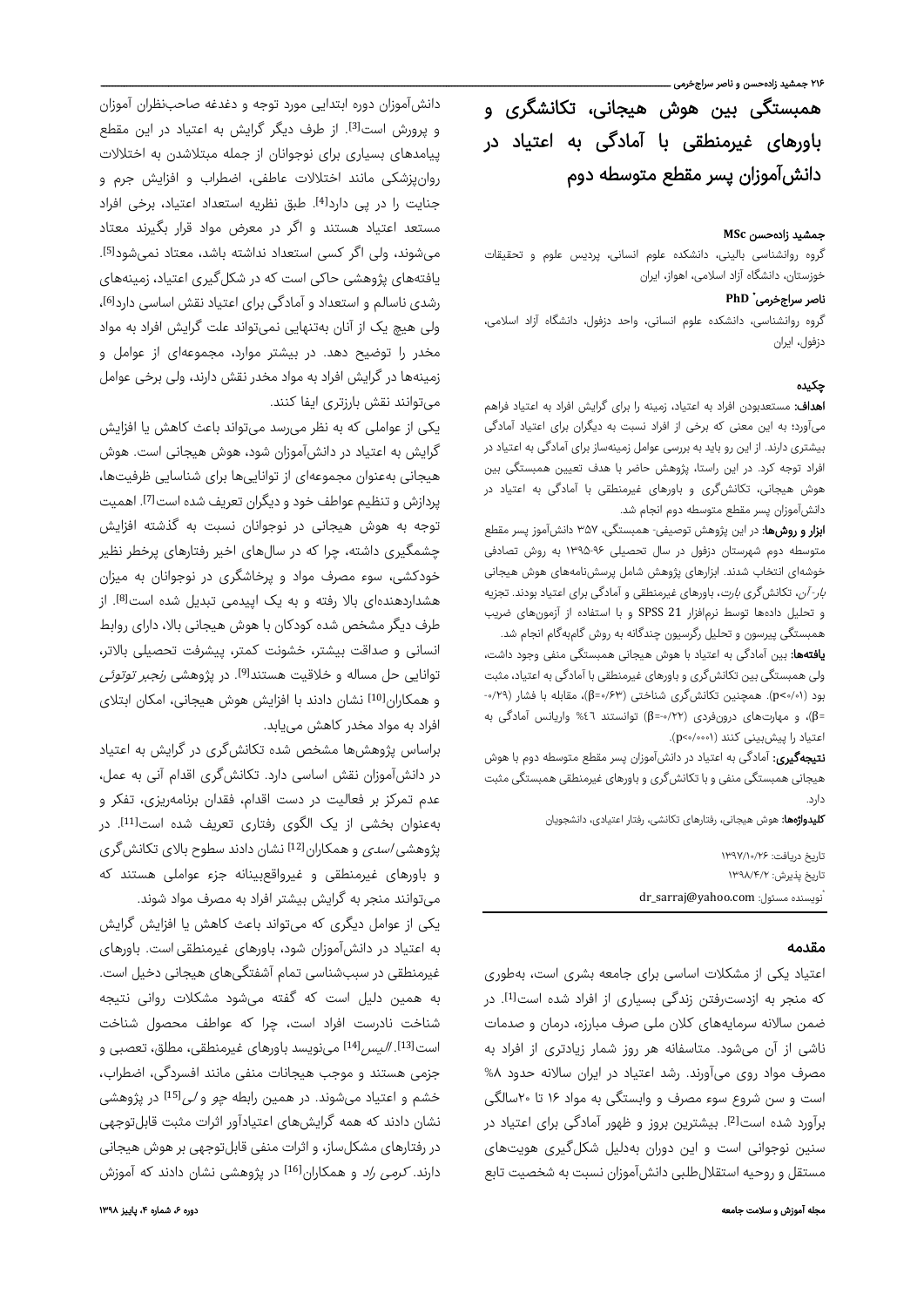هوش هیجانی بر کاهش آمادگی اعتیاد دانشجویان موثر است. د*وری* و همکاران<sup>[17]</sup> در پژوهشی دریافتند که تکانشگری با عواملی که در عود نقش دارند مثل وسوسه و شدت مصرف مواد ارتباط دارد. حال آن که با توجه به بالابودن شیوع و شروع مصرف سیگار و سایر مواد در دوران دبیرستان و نقشی که آگاهی و نگرش مردم بر رفتار آنها دارد، پیشگیری از رفتارهای پرخطر در سلامت نوجوانان، بهویژه پیشگیری از سوء مصرف مواد از اهمیت بالایی برخوردار است. بر این اساس میتوان گفت که نوجوانان جزء آسیبپذیرترین

گروههای سنی هستند. از همین رو و با توجه به موارد فوق، این پژوهش با هدف بررسی همبستگی هوش هیجانی، تکانشگری و باورهای غیرمنطقی با آمادگی به اعتیاد در دانشآموزان پسر مقطع متوسطه دوم انجام شد.

# ابزار و روشها

این پژوهش توصیفی از نوع همبستگی در بین کلیه دانشآموزان پسر مقطع متوسطه دوم شهرستان دزفول در سال تحصیلی ١٣٩٥-٩٦ انجام شد. از بین این دانشآموزان که تعدادشان ٤٨٢٥ نفر بود، با استفاده از جدول مورگان ٣٥٧ نفر بهعنوان نمونه انتخاب شدند. مراحل نمونهگیری به این صورت که با استفاده از روش نمونهگیری تصادفی خوشهای از بین تمامی مدارس متوسطه دوم شهرستان دزفول ٣ مدرسه و از هر مدرسه ٤ کلاس انتخاب شد و محیطی آرام برای پاسخدهندگان فراهم آورده شد.

بهمنظور جمعآوری دادهها از ابزارهای زیر استفاده شد:

-۱ پرسشنامه هوش هیجانی: این پرسشنامه توسط بار- آن در سال ۱۹۹۷ ساخته شده[18] و دارای پنج مقیاس مهارتهای درونفردی، بینفردی، مقابله با فشار، سازگاری و خلق کلی و ١٥ خردهمقیاس است. پاسخهای آزمون نیز در یک مقیاس پنجدرجهای لیکرت تنظیم شده و دارای ۹۰ سئوال است. در این ابزار پایینترین نمره ۹۰ و بالاترین نمره ۴۵۰ است. او با روش آلفای کرونباخ اعتبار آن را ۰/۹۳ گزارش کرد<sup>[18]</sup>. پایایی کلی آزمون با استفاده از ضریب آلفای کرونباخ ۰/۷۳ گزارش شده و طراحان نقطه برش این پرسشنامه را ۷۰ ذکر کردهاند. همچنین *ثمری و طهماسبی<sup>[19]</sup> ب*ا روش آلفای کرونباخ پایایی آن را ۰/۸۶ گزارش نمودند. پایایی این پرسشنامه در این پژوهش با استفاده از آلفای کرونباخ ۰/۷۵ به دست آمد.

-۲ پرسشنامه تکانشگری بارت **(11‐BIS(**: مقیاس تکانشگری نخستین بار توسط *بارت* در سال ۱۹۹۴ مطرح شد<sup>[20]</sup>. این پرسشنامه ۳۰ پرسش دارد و آزمودنی باید بـه هر یک از مواد آن که در یـک مقیـاس چهاردرجهای (-۱ هیچگاه/بهندرت؛ -۲ گاهی اوقات؛ -۳ اغلـب؛ -۴ بیشتر اوقات/همیشه) تنظیم شده، پاسخ دهد. ۱۱ مـاده از ۳۰ ماده این مقیاس نمرهگذاری معکـوس میشوند (،۱ -۱۰ ،۷ ،۱۲-۱۵ ،۲۰ ۲۹ و ۳۰). کمترین و بیشـترین نمره در مقیـاس مـذکور بـه ترتیـب ۳۰ و ۱۲۰ و نمره گروه کنترل غیرروانپزشکی ً بین ۵۰ تا ۶۰ است. این مقیاس سه عامل تکانشگری معمولا شناختی/توجهی (تصمیمگیریهای شناختی سریع)، تکانشگری

حرکتی (عملکردن بدون فکر) و بیبرنامگی (فقدان آیندهنگری یـا جهتیابی آنی) را ارزیابی میکند. *بارت* و همکاران<sup>[20]</sup> در پژوهشی بـه تعیین روایی و اعتبار مقیاس تکانشگری پرداختنـد و میزان روایی و اعتبار آن طبـق گزارش یافتهها به ترتیب ۰/۸۷ و ۰/۷۹ بود که حاکی از روایـی و اعتبار قابلقبول این پرسشنامه اسـت. در ضمن پایایی درونی برای نمره کل آن را از ۰/۷۹ تا ۰/۸۳ گزارش کردند. در ایران نیـز برای نخستین بار *اختیاری* و همکاران<sup>[21]</sup> بـا ترجمه نسخه اصلی بارت و بهکارگیری آن برای افراد سالم و مصرفکنندگان مواد افیونی به هنجاریـابی پرسشنامه تکانشگری بارت پرداختند. روایی و اعتبار در پژوهش مذکور به ترتیب ۰/۷۵ و ۰/۸۳ به دست آمـد کـه نشـان میهد ترجمه فارسی این پرسشنامه از نظر روایی و اعتبار مطلوب است. پایایی این پرسشنامه در این پژوهش با استفاده از آلفای کرونباخ ٠/٧٨ به دست آمد.

-۳ پرسشنامه باورهــای غیرمنطقــی **(IBT(**: این آزمون برای سنجش باورهای غیرمنطقی در سال ۱۹۸۶ توسط جونز تهیه شد که دربرگیرنده ۱۰۰ گویه است. هر عبارت به روش لیکرت و بهصورت پنجدرجهای از "بهشدت مخالف" تا "بهشدت موافق" نمرهگذاری میشود. نمره بالاتر در آزمون بیانگر غیرمنطقیبودن باور فرد است. جونز[22] همسانی درونی ۱۰ عامل آزمون باورهای غیرمنطقی را بین ۰/۴۵ تا ،۰/۷۲ ضریب آزمون- بازآزمون را معادل ۰/۹۲ و روایی همزمان آن را با مشکلات روانپزشکی ۰/۶۱ گزارش کرده است. *زوراسکی* و *اسمیت*<sup>[23]</sup> در تحقیقات متعددی همبستگی بین آزمون باورهای غیرمنطقی و آزمون باورهای منطقی را یکبار ۰/۶۶ و بار دیگر ۰/۷۱ گزارش کردند. همبستگی این دو آزمون با آزمونهایی همچون آزمون وضعیت اضطراب، آزمون افسردگی بک و آزمون وضعیت خشم به ترتیب ،۰/۷۰ ۰/۵۹ ،۰/۷۷، ۰/۷۰ و ۰/۵۰ بهدست آمده است که همگی در سطح ۰/۹۹ معنیدار است. در مطالعهای [24] روایی همزمان این آزمون ،۰/۵۹ ۰/۷۰ و ۰/۵۵ گزارش شده است . *تلسون*<sup>[25]</sup> پایایی آزمون باورهای غیرمنطقی را با استفاده از آلفای کرونباخ برابر با ۰/۷۱ و از طریق تنصیف ۰/۷۳ گزارش کرده است که نشان از پایایی مطلوب این آزمون دارد. میانگین پایایی مولفههای آن نیز ۰/۷۴ به دست آمد. پایایی این پرسشنامه با استفاده از آلفای کرونباخ در این پژوهش ۰/۸۱ محاسبه شد.

-۴ پرسشنامه آمادگی برای اعتیاد **(APS(**: برای سنجش استعداد اعتیاد، از خردهمقیاس استعداد اعتیاد پرسشنامه سنجش اعتیاد و*ید* و همکاران<sup>[26]</sup> استفاده شد. پرسشنامه سنجش اعتیاد که خود از نسخه تجدیدنظرشده پرسشنامه چندوجهی مینهسوتا ‐MMPI( (2 استخراج شده است، در ایران نیز هنجاریابی شده است. نسخه اصلی خردهمقیاس استعداد اعتیاد (APS (شامل ٣٩ سئوال است. پاسخهای ارایهشده به هر یک از مواد مقیاس شامل "بله" یا "خیر" است. محتوای مقیاس کاملاً ناهمگن است و به نظر نمیرسد که بسیاری از مادههای آن ارتباط مستقیمی با سوء مصرف مواد داشته باشد. بعضی از مادههای آن به برونگرایی، هیجانطلبی و خطرپذیری مربوط است و سایر مادهها با اعتمادبهنفس ضعیف،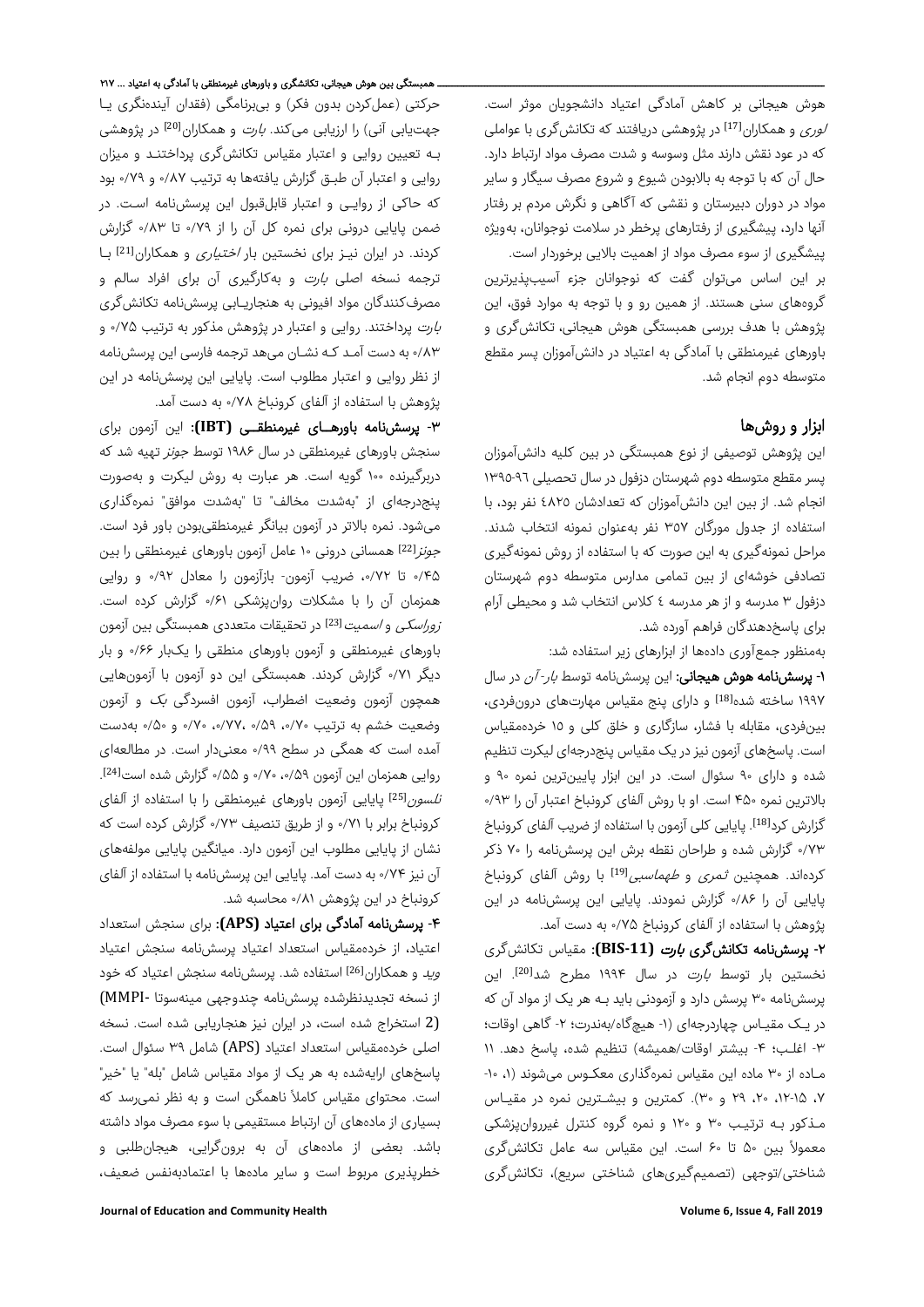## .<br>۲۱۸ جمشید زادهحسن و ناصر سراجخرمی ـ

ازخودبیگانگی و نگرشهای بدبینانه نسبت به دیگران ارتباط دارد. ضریب پایایی این مقیاس در نمونه بهنجار (با فاصله یک هفته) در مردان و زنان به ترتیب ٦٩/٠ و ٧٧/٠ به دست آمده است. *وید* و همکاران گزارش کردهاند که بین مقیاس AAS) مقیاس پذیرش اعتیاد) و مقیاس APS واریانس مشترک زیادی وجود دارد و همبستگی آنها ٠/٥٧ بوده است. وید و همکاران[26] دادههایی را گزارش کردند که APS بهخوبی میتواند بین سوءمصرفکنندگان مواد و بیماران روانی تمایز قائل شود. نسخه هنجاریابیشده APS برای دانشآموزان دبیرستانی ایرانی ٣٦ گویه دارد و پایایی آن با استفاده از روش آلفای کرونباخ ٠/٥٣ و از طریق روش دونیمهکردن نیز ٥٣/٠ محاسبه شده است. براساس تحقیق *مینویی و صالحی*<sup>[27]</sup>، نمرههای ١-١٨ نشاندهنده استعداد بسیار کم برای ابتلا به اعتیاد، نمرههای ١٩-٢٠ نشاندهنده استعداد کم برای ابتلا به اعتیاد، نمرههای ٢١-٢٢ نشاندهنده استعداد متوسط برای ابتلا به اعتیاد و نمرههای ٢٣-٢٤ نشاندهنده استعداد زیاد برای ابتلا به اعتیاد است. پایایی این پرسشنامه در این پژوهش با استفاده از آلفای کرونباخ ۰/۷۸ گزارش شد.

تجزیه و تحلیل دادهها با استفاده از نرمافزار 21 SPSS و توسط آمار توصیفی و آزمونهای ضریب همبستگی پیرسون و تحلیل رگرسیون چندگانه به روش گامبهگام انجام شد که متغیرهای هوش هیجانی، تکانشگری و باورهای غیرمنطقی بهعنوان متغیر پیشبین و آمادگی به اعتیاد بهعنوان متغیر ملاک در نظر گرفته شدند. لاز به ذکر است که ابتدا برای بررسی نرمالبودن توزیع دادهها از آزمون

کولموگروف- اسمیرنف استفاده شد.

### یافتهها

دامنه سنی شرکتکنندگان در مطالعه ۱۵-۱۷ سال و میانگین سنی آنها ۱۶/۷۰±۰/۸۴ سال بود.

میانگین نمره آمادگی به اعتیاد دارای همبستگی منفی معنیداری با میانگین نمرات خردهمقیاسهای هوش هیجانی شامل مهارتهای بینفردی، مهارتهای درونفردی، مقابله با فشار، سازگاری و خلق کلی بود؛ به این معنی که هر چه افراد، دارای هوش هیجانی بیشتری باشند، نمرات آمادگی به اعتیاد آنها کاهش مییابد. همچنین میانگین نمرات مولفههای تکانشگری شامل تکانشگری شناختی، تکانشگری حرکتی و بیبرنامگی و نیز عامل باورهای غیرمنطقی دارای همبستگی مثبت با میانگین نمره آمادگی به اعتیاد بود؛ به این معنی که افراد هر چه بیشتر دارای مولفه تکانشگری و باورهای غیرمنطقی باشند، نمرات آمادگی به اعتیادشان افزایش مییابد (جدول ١).

تکانشگری شناختی (۰/۶۳=β؛ ۸۵/۱۵=t(، مقابله با فشار (-۰/۲۹ =β؛ -۲/۴-+t=)، و مهارتهای درونفردی (۲۲/۰--β؛ (t=-۵/۵۱) توانستند %٤٦ واریانس آمادگی به اعتیاد را پیشبینی کنند ، ۰٫۷۱۰۰۰ $F = \Omega \vee \{F - p \cdot \cdot \cdot \mathbf{F} = \Omega \vee \mathbf{F} \cdot \mathbf{R}^2 = \mathbf{R} \vee \mathbf{R}$  . بنابراین قویترین پیش بینیکننده آمادگی به اعتیاد به ترتیب تکانشگری شناختی، مقابله با فشار و مهارتهای درونفردی بود (جدول ٢).

|  |  |  |  |  |  | <b>جدول ۱)</b> میانگین آماری نمرات و ماتریس همبستگی پیرسون بین هوش هیجانی، تکانشگری و باورهای غیرمنطقی با آمادگی به اعتیاد |
|--|--|--|--|--|--|----------------------------------------------------------------------------------------------------------------------------|
|--|--|--|--|--|--|----------------------------------------------------------------------------------------------------------------------------|

| ٩           | ۸           | ٧             |                                | ٥                |                              | ۳                    | ٧             |                     | نمرات                          | متغيرها                |
|-------------|-------------|---------------|--------------------------------|------------------|------------------------------|----------------------|---------------|---------------------|--------------------------------|------------------------|
|             |             |               |                                |                  |                              |                      |               |                     | <b>NA/WA±Y/WA</b>              | ۱- مهارتهای درونفردی   |
|             |             |               |                                |                  |                              |                      |               | $o/YW**$            | Y0/01±0/07                     | ۲- مهارتهای بینفردی    |
|             |             |               |                                |                  |                              |                      | $\circ$ /Y0** | $\circ/7Y^{**}$     | 12/٣٨+٤/79                     | ۳- مقابله با فشار      |
|             |             |               |                                |                  |                              | $0/0\lambda**$       | $\circ$ /YY** | $0/70**$            | YW/12±0/YW                     | ٤- سازگاري             |
|             |             |               |                                |                  | $0/75**$                     | $0/0V^{**}$          | $0/75**$      | $0/07**$            | YE/IV±0/VY                     | ٥- خلق کلی             |
|             |             |               |                                | $-0/145**$       | $-0$ / $\mu$ ]**             | $-0/1$               | $-0/YY**$     | $-0/4$              | YE/IE±O/VV                     | ٦- تکانشگری شناختی     |
|             |             |               | $0/7$ $**$                     | $-0/40**$        | $-0/\mu_0$ **                | $-0/Y9**$            | $-0/12**$     | $-0/40**$           | Y0/ 7 A ± 1 Y/ 1 Y             | ۷- تکانشگری حرکتی      |
|             |             | $\circ$ /Y]** | $\circ/\Upsilon$ <sup>**</sup> | $-v/WV**$        | $-0$ / $\gamma \Lambda^{**}$ | $-0$ / $\gamma$ $+1$ | $-0/Y$ ]**    | $-0/45**$           | $Y7/0Y+1Y/Y9$                  | ۸- بیبرنامگی           |
|             | $0/40**$    | $o/Y9**$      | $0/27**$                       | $-0$ / $\mu$ 9** | $-0$ / $\mu$ ]**             | $-0/5$ <sup>**</sup> | $-v/WY**$     | $-v/44x$            | <b>IA/90±٣/IY</b>              | ۹- باورهای غیرمنطقی    |
| $0/10^{**}$ | $0/YE^{**}$ | $0/Y0**$      | $0/09**$                       | $-0/09**$        | $-0/00**$                    | $-0/Y7**$            | $-0/1**$      | $-0/0$ $\forall$ ** | <b>٣٦/</b> <sub>00±</sub> A/Y٤ | ۱۰- آمادگی برای اعتیاد |

 $p<\circ/\circ$  \\*\*

| <b>جدول ۲)</b> تحلیل رگرسیون چندگانه به روش گامبهگام برای پیشبینی آمادگی به اعتیاد براساس متغیرهای پیشبین |  |  |  |
|-----------------------------------------------------------------------------------------------------------|--|--|--|
|-----------------------------------------------------------------------------------------------------------|--|--|--|

| مقدار F        | $\mathbf{R}^2$ ضریب تعیین | A ضریب      | سطح معنىدارى | مقدار t    | ضريب β        | ضریب B                    | متغيرها           |
|----------------|---------------------------|-------------|--------------|------------|---------------|---------------------------|-------------------|
|                |                           |             |              |            |               |                           | گام اول           |
| $O\frac{1}{2}$ | 0/40                      | 0/09        | $o/$ 000)    | 95/1       | 0/09          | $\circ$ /9 $\circ$        | تکانشگری شناختی   |
|                |                           |             |              |            |               |                           | گام دوم           |
| $Y/\Lambda$    | 0/5                       | $\sqrt{15}$ | $o/$ 000)    | 20/12      | $0/0\lambda$  | $\circ/\lambda$ 9         | تکانشگری شناختی   |
|                |                           |             | $o/$ 000)    | $-7/05$    | $-0/YE$       | $-0/5$ $W$                | مقابله با فشار    |
|                |                           |             |              |            |               |                           | گام سوم           |
|                |                           |             | $o/$ 000)    | A0/10      | $\sqrt{7}$    | 0/90                      | تکانشگری شناختی   |
| $OY/\sqrt{2}$  | 0/57                      | $\circ/7V$  | $o/$ 000)    | $-Y/\xi$ . | $-0/\gamma q$ | $-0/0Y$                   | مقابله با فشار    |
|                |                           |             | $o/$ 000)    | $-0/01$    | $-0/YY$       | $-0/\Lambda$ <sup>w</sup> | مهارتهای درونفردی |

مجله آموزش و سلامت جامعه دوره ،۶ شماره ،۴ پاییز ۱۳۹۸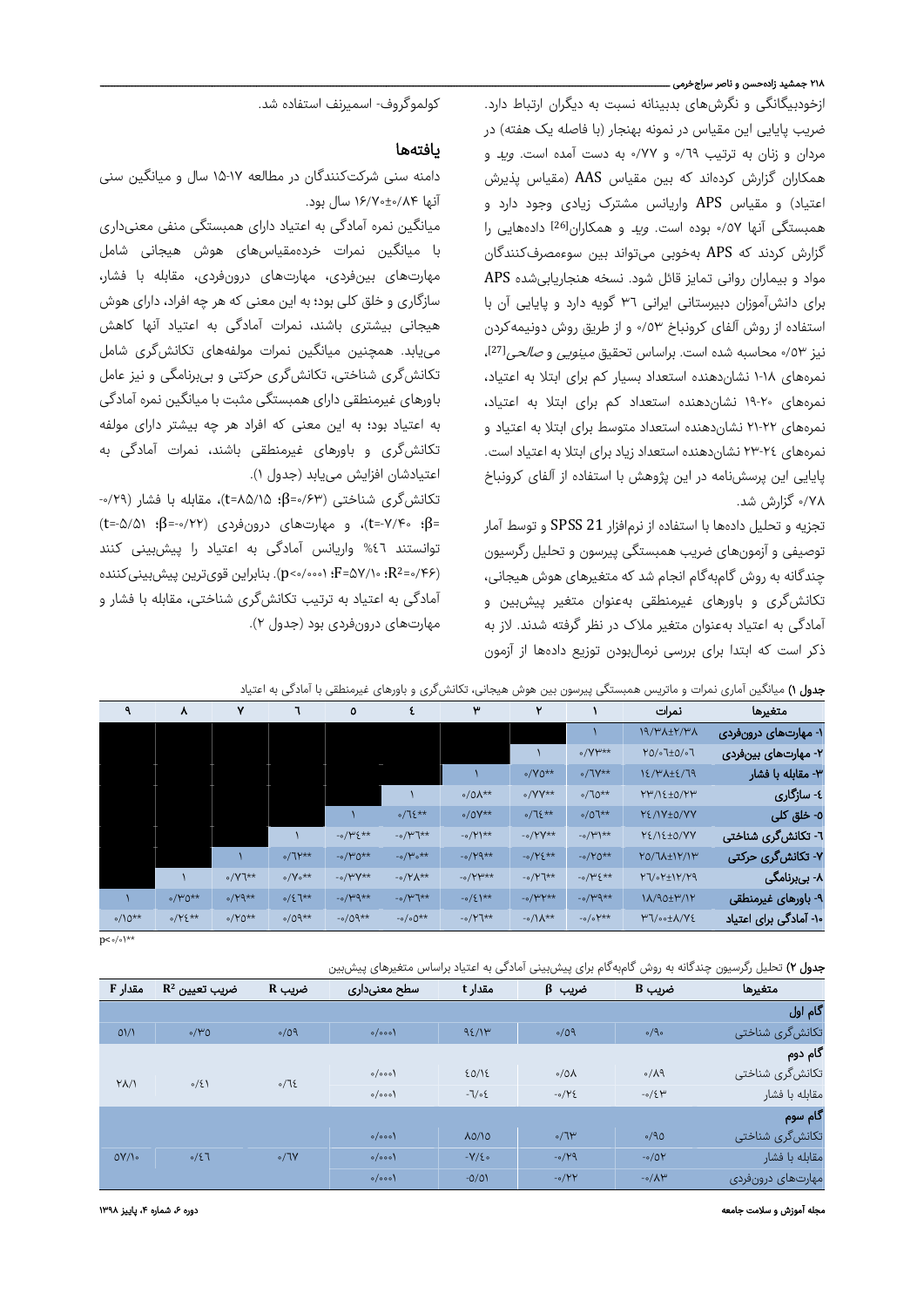### بحث

با توجه به یافتههای بهدستآمده ملاحظه میشود بین هوش هیجانی، تکانشگری و باورهای غیرمنطقی با آمادگی به اعتیاد همبستگی معنیداری وجود دارد. نتایج حاصل از پژوهش حاضر با یژوهشهای *هرشبرگر* و همکاران<sup>[28]</sup>، *استفانسون<sup>[29]</sup>، چو* و همکاران<sup>[15]</sup>، *چان*<sup>[30]</sup>، *کرمی راد* و همکاران<sup>[16]</sup>، *رنجبر توتوئی* و ، همکاران<sup>[10]</sup>، *اسدی* و همکاران<sup>[12]</sup>، *لوری* و همکاران<sup>[17]</sup> در*یایی [*31]، *خادمی [*32]، *الیس [*14] و *سالووی* و همکاران<sup>[33]</sup> همسو و همخوان است.

در تبیین این یافته میتوان گفت یکی از راههای مقاومسازی دانشآموزان و نوجوانان در مقابل حضور عوامل خطرزا، از جمله مواد مخدر، تقویت مولفههای هوش هیجانی است. از طریق آموزش هوش هیجانی، فرد دانش ارتباط، علت هیجان و تنظیم کارآمد هیجانها را به دست میآورد<sup>[7]</sup> که *سالووی* و همکاران<sup>[33]</sup> این حالت را سواد هیجانی مینامند. در واقع افراد با هوش هیجانی بالا توانایی کنترل و مدیریت هیجاناتشان را دارند، ولی افراد مستعد اعتیاد در برابر فشار روانی و مشکلات زندگی از سبکهای هیجانمدار (درماندگی و اجتناب) استفاده میکنند[34]. استفاده از چنین سبکهایی، علاوه بر این که راهگشا نیست، موجب سردرگمی و آشفتگی فرد خواهد شد. در چنین موقعیتی فرد، بیشتر مستعد اعتیاد و مصرف مواد خواهد بود<sup>[35]</sup>.

با توجه به مطالب بالا میتوان گفت از آنجایی که دانشآموزان دبیرستانی که در سنین نوجوانی به سر میبرند، در محیط مدرسه و بیرون از آن، نیازمند برخورد و تعاملات بیشمار با همکلاسیها، معلمان، خانواده و دیگران هستند<sup>[36]</sup>، لذا تنظیم و مدیریت هیجانات زمینه را برای برقراری رابطه خوب با همکلاسیها و دیگران فراهم کرده و آنان احساس کارآمدی خواهند کرد. در مقابل، نداشتن روابط مناسب از سوی دانشآموزان موجب اثرات منفی بر روابطشان میشود<sup>[37]</sup>. از سوی دیگر اگر دانش آموزان در طول دوران تحصیل خود از سبک یادگیری مناسبی استفاده نکننددچار شکست تحصیلی میشوند. چنانکه *خدابنده* و همکاران<sup>[38]</sup> در پژوهشی نشان دادند که دانشآموزان دارای سبک یادگیری همگرا از انگیزه پیشرفت و عملکرد تحصیلی بالاتری برخوردار هستندو دانشآموزان دارای سبک انطباقیابنده از انگیزه پیشرفت و عملکرد تحصیلی کمتری برخوردارند. پس عدم موفقیت در کسب نتایج مطلوب، آنان را دچار هیجانهای اولیه (اضطراب، غم، عصبانیت و غیره) و بعد از آن درگیر هیجانهای ثانویه (بیارزشی، احساس گناه، افسردگی و غیره) خواهد کرد. به عبارت دیگر، واکنش هیجانی اولیه آنان در آن موقعیت به زنجیره پایانناپذیری از هیجانهای ثانویه آشفتهساز دامن زده و درد آنان را بیشتر از هیجان اولیه خواهد کرد<sup>[39]</sup>. لذا توانایی پایین در تنظیم عواطف، کاهش آگاهی هیجانی و ناگویی هیجانی منجر به احساس نارضایتی، عصبانیت، اضطراب، استرس، ملالت، عدم همکاری، بیاعتنایی و عیبجویی در افراد میشود و زمینه را برای گرایش به مصرف مواد، میگساری، پرخوری و خودزنی

ـــــــــــــــــــــــــــــــــــــــــــــــــــــــــــــــــــــــــــــــــــــــــــــــــــــــــــــــــــــــــــــــــــ همبستگی بین هوش هیجانی، تکانشگر ی و باورهای غیرمنطقی با آمادگی به اعتیاد ... ۲۱۹ فراهم میآورد<sup>39,40</sup>1]. بنابراین از آنجایی که هوش هیجانی، منجر به بیان و درک احساسات خود و دیگران، توانایی برانگیختن خود و تنظیم هیجانات میشود، سهم بسزایی در افزایش خودکفایی، خودگردانی، بیان احساسات، استقلال و خوشبینی دارد و میتواند در پیشگیری از گرایش به اعتیاد نقش مهمی ایفا کند، زیرا مشکل در تنظیم عواطف با افزایش خطر ابتلا به سوء مصرف مواد مرتبط . [41] است

یکی دیگر از عواملی که سبب گرایش دانشآموزان به اعتیادمیشود، تکانشگری است. تکانشگری طیف وسیعی از اعمالی را شامل میشود که روی آنها تفکر کمی صورت گرفته، بهصورت نابالغ بروز مییابندو از ریسک و خطرپذیری بالایی برخوردار بوده و باعث آسیب به خود و دیگران میشوند<sup>[10]</sup>. مطالعات متعددی در مورد ارتباط تکانشگری و اختلال سوء مصرف مـواد انجام گرفته کـه نشـان میدهند رفتارهای تکانشی بهعنوان یکی از عوامل مستعدکننده و تداومدهنده این اختلال در نظر گرفته شده است<sup>[11]</sup>. به عبارت دیگر میتوان گفت نمرات بالا در مقیاس تکانشگری نشاندهنده آن است که فرد استعداد بیشتری برای گرایش به مصرف مواد دارد. از آنجا که تکانههای هیجانی خطرزا مانند ریسکپذیری و تصمیمگیری آنی در دانشآموزان نوجوان رایج است<sup>[36]</sup>، میتواند پیشبینیکننده قوی برای مشکلات روانی، اجتماعی و خانوادگی باشد و زمینه را برای گرایش به اعتیاد فراهم آورد<sup>[10]</sup>. به همین دلیل دانشآموزانی که تکانشگری آنان در سطح بالایی قرار دارد، پاداشهای کوچک، اما آنی را به پاداشهای بزرگ اما دور از دسترس ترجیح داده و به یکی از جنبههای تکانشگری که فوریت منفی است یاسخ میدهند<sup>[36]</sup>. بدین معنی که آنان انجام تکالیف درسی در زمان معین را به تاخیر انداخته و به انجام کارهایی که پاداشهای آنی دارند، پرداخته و در پایانبخشیدن به آن تنبلی میکنند. لذا بهتاخیرانداختن کارها و انجام کارهایی که پاداشهای آنی دارند در درازمدت به ضرر افراد تمام میشود، زیرا براساس تحقیقات ثابت شده که بهتعویقانداختن کارها در دانشآموزان با عملکرد ضعیف تحصیلی، افسردگی، اضطراب و درگیری با والدین رابطه دارد. حتی د*وماس* و همکاران<sup>[42]</sup> در پژوهشی نشان دادند که تکانشگری در دانشآموزان دبیرستانی بهطور معنیداری میتواند مصرف الکل را در آنان پیشبینی کند.

مولفه دیگری که با آمادگی به اعتیاد نوجوانان مرتبط است، باورهای غیرمنطقی است. همان طور که از نام این متغیر برمیآید، اشاره به نگرشهای غلطی دارد که زمینه را برای گرایش به اعتیاد در افراد فراهم می آورد. *الیس ا<sup>14]</sup> ب*ا توجه به تاثیر این نوع باورها میگوید: تفکر و نوع نگرش افراد، آنان را به سوی مصرف یا مصرف مجدد سوق میدهد یا آنها را برای همیشه از مصرف مواد دور میکند؛ یعنی اگر باورهای افراد منطقی باشد، آنان در مواجهه با موقعیتهای خطرناک که فرد را مستعد مصرف مواد میکند، از مهارتهای مقابلهای مناسب استفاده کرده و گرایشی به مصرف مواد نخواهند داشت. حال اگر افراد دارای باورهای غیرمنطقی باشند،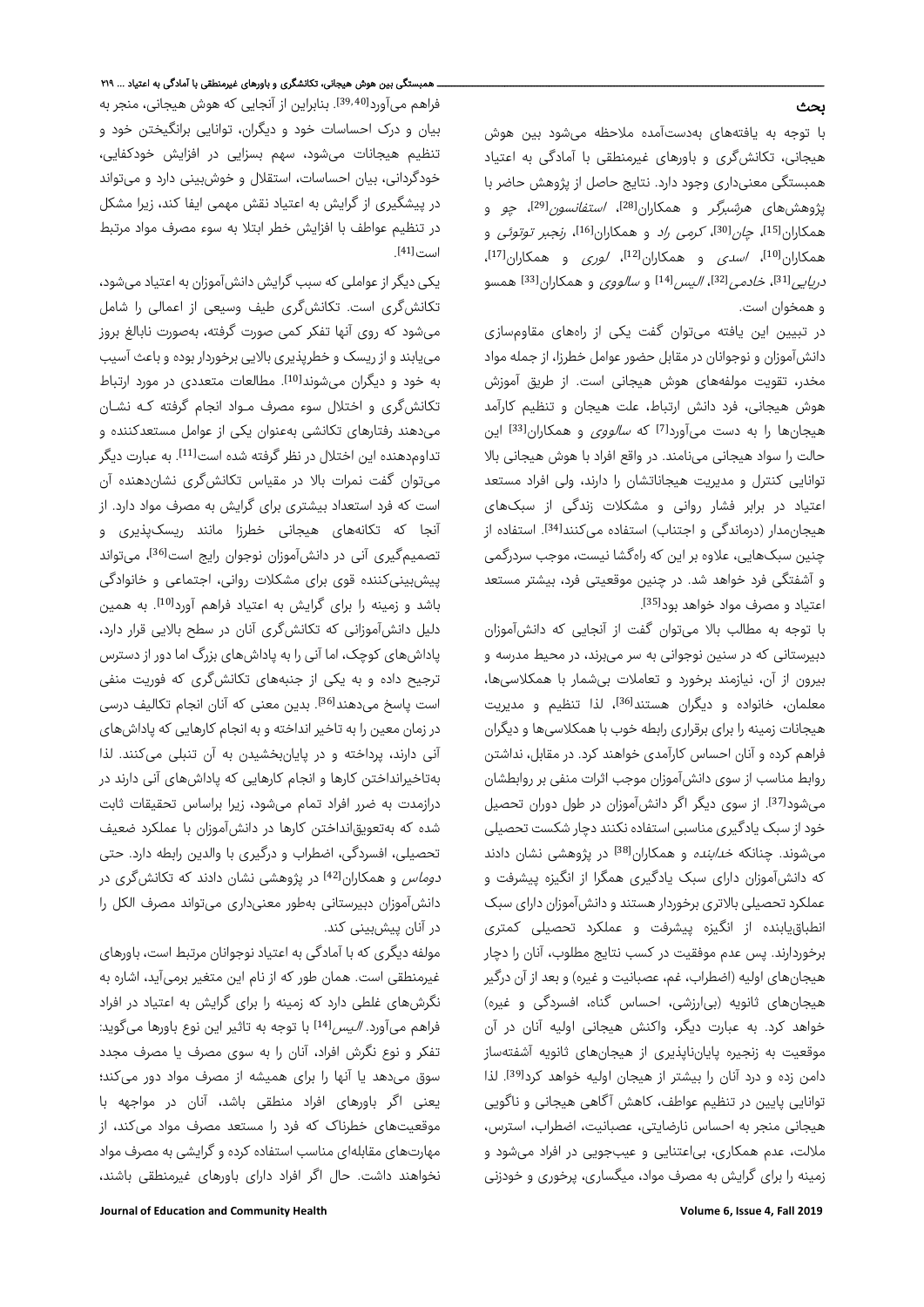### ۲۲۰ جمشید زادهحسن و ناصر سرا<u>ج</u>خرمی ــــ

زمینه گرایش فرد به اعتیاد را فراهم میکند<sup>161</sup>ا. برای مثال باورهای هستهای که از اتفاقات و تاثیرات دوران کودکی ناشی شدهاند، اغلب با احساس ارزشمندی فرد در تضادند؛ مانند باور به این که زشت، احمق و ناتوان است یا درک نمیشود. سپس او به این نتیجه میرسد که دنیای بیرون از من مانند مردم، مواد اعتیادی و چیزهای دیگر، قدرت و اختیاری که فاقد آن هستم را به من میدهد. اعتقاد به چنین باورهای غیرمنطقی سبب تضعیف مهارتهای مقابلهای در افراد میشود و فرد را مستعد گرایش به مصرف مواد میکند<sup>[12]</sup>. به عبارت دیگر دانشآموزانی که دارای باورهای غیرمنطقی بیشتری باشند در معرض رفتارهای نابهنجار قرار دارند و این امر آنان را گرفتار هیجانهای آشفتهساز کرده و در نهایت به رفتارهای اعتیادآور گرایش پیدا خواهند کرد.

در همین راستا در تحقیقات بسیاری رابطه بین باورهای غیرمنطقی با هیجانهای ناکارآمد و مشکلات روانشناختی مختلفی مانند اعتمادبهنفس پایین، افسردگی، اضطراب اجتماعی، خشم، احساس گناه، هراس، ترس، وسواس فکری، استرس پس از سانحه، درد، روانرنجوری، اضطراب امتحان و عدم رضایت زناشویی نشان داده شده است[39 37, 13, 12,]. حتی در پژوهشی گلاتلی و بک[43] نشان دادند یکی از باورهای غیرمنطقی که تفکر فاجعهآمیز نامیدهمیشود، نقش مهمی را در اختلالات روانپزشکی بازی میکند. حال اگر دانشآموزی دچار شکست تحصیلی شود و شکست خود را فاجعهآمیز تلقی کند، زمینه برای بروز هیجانهای آشفتهساز (احساس گناه، خشم و بیارزشی) فراهم شده و او مستعد گرایش به اعتیاد خواهد شد<sup>[12]</sup>. بنابراین باورهای غیرمنطقی از جمله مولفههای روانشناختی موثر در پدیدآیی مشکلات مربوط به سلامت روان است<sup>[13]</sup>. به همین دلیل این مولفه میتواند نقطه عطفی برای پیشگیری و مداخله رواندرمانی در دانشآموزان دبیرستانی باشد، زیرا از طریق اصلاح باورهای غیرمنطقی در دانشآموزان میتوان نگرش آنان به مشکلات را عوض کرد و زمینه را برای اتخاذ روشهای مقابلهای مناسب در برابر مشکلات فراهم نمود و از گسترش اختلالات اضطرابی و روانی در جوانان کاست و از این طریق سطح گرایش آنان به اعتیاد را کم کرد. در غیر این صورت، باورهای غیرمنطقی منجر به آسیبهای غیرقابل جبرانی از جمله رفتارهای خود آسیبرسان مانند اعتیاد در دانشآموزان دبیرستانی خواهد شد. باید خاطرنشان ساخت که پژوهش حاضر دارای محدودیتهایی بود؛ از جمله این که این پژوهش یک مطالعه مقطعی است؛ به این معنی که باید در زمینه آمادگی به اعتیاد و رابطه آن با هوش هیجانی، تکانشگری و باورهای غیرمنطقی در دانشآموزان، مطالعات دقیقتری در طول زمان صورت گیرد، تا با اطمینان بیشتری در این رابطه اظهار نظر کرد. در ضمن محدودبودن نتایج پژوهش به دانشآموزان و شهر دزفول، تعمیم نتایج به دیگر مناطق و مقاطع تحصیلی را با مشکل مواجه میسازد. یکی دیگر از محدودیتهای این پژوهش مربوط به نوع مطالعه (همبستگی) است؛ لذا پیشنهاد میشود از روشهای مصاحبه و روشهای تحقیق کیفی و آمیخته

در تحقیقات بعدی استفاده شود. همچنین پیشنهاد میشود این پژوهش در مقاطع دیگر سنی نیز انجام شود و نتایج آن ارزیابی و با نتایج این پژوهش مقایسه شود. همچنین این پژوهش به والدین و مهدهای کودک پیشنهاد میدهد که از دوران مهد کودک آموزش هوش هیجانی و برنامه کنترل تکانه را در برنامههای خویش بگنجانند.

با توجه به نتایج بهدستآمده پیشنهاد میشود نهادهای مربوطه آموزش برنامههای مدیریت هیجان بهخصوص هوش هیجانی، کنترل تکانه و مشخصشدن باورهای غیرمنطقی را در کنار سایر برنامههای مرتبط برای کاهش اعتیاد از جمله بیکاری، فراهمآوردن نشاط و برنامههای شادیبخش در سطح جامعه گسترش دهند. همچنین به والدین و معلمان پیشنهاد میشود تا شیوه درستاندیشی و تفکر انتقادی را در نوجوانان خویش پرورش دهند تا بهراحتی بتوانند خود را از دست باورهای غیرمنطقی رها سازند.

# نتیجهگیری

بین هوش هیجانی با آمادگی به اعتیاد همبستگی منفی وجود دارد؛ به این معنی که هر چه افراد، دارای هوش هیجانی (مهارتهای بینفردی، درونفردی، مقابله با فشار، سازگاری و خلق کلی) بیشتری باشند، آمادگی به اعتیاد در آنها کاهش مییابد و بین تکانشگری و باورهای غیرمنطقی با آمادگی به اعتیاد همبستگی مثبت وجود دارد؛ به این معنی که هر چه افراد، بیشتر دارای مولفه تکانشگری و باورهای غیرمنطقی باشند، آمادگی به اعتیادشان افزایش مییابد.

**تشکر و قدردانی:** پژوهشگران بر خود لازم میٖدانند از همه افرادی که در اجرای این پژوهش همکاری نمودند، نهایت تشکر و قدردانی را بنمایند. این مقاله حاصل بخشی از پایاننامه کارشناسی ارشد روانشناسی بالینی دانشگاه آزاد اسلامی واحد علوم و تحقیقات اهواز در سال ١٣٩٦ بوده است.

تاییدیه اخلاقی: این مطالعه دارای تاییدیه اخلاقی به شماره ١٠٦٢٠٧٠١٩٥٢٠٧٥ از دانشگاه آزاد اسلامی واحد علوم و تحقیقات اهواز است.

تعارض منافع: در این مقاله تعارض منافع وجود ندارد.

سهم نویسندگان: جمشید زادهحسن (نویسنده اول)، نگارنده مقدمه/پژوهشگر اصلی/تحلیلگر آماری (%٦٠)؛ ناصر سراج خرمی (نویسنده دوم)، روششناس/نگارنده بحث (%٤٠)

م**نابع مالی:** این مقاله از طرف هیچ گونه نهاد یا موسسهای حمایت مالی نشده و تمام منابع مالی آن از طرف نویسنده اول (صاحب پایاننامه) تامین شده است.

### منابع

1- Castilla-Ortega E, Serrano A, Blanco E, Araos P, Suárez J, Pavon FJ, et al. A place for the hippocampus in the cocaine addiction circuit: Potential roles for adult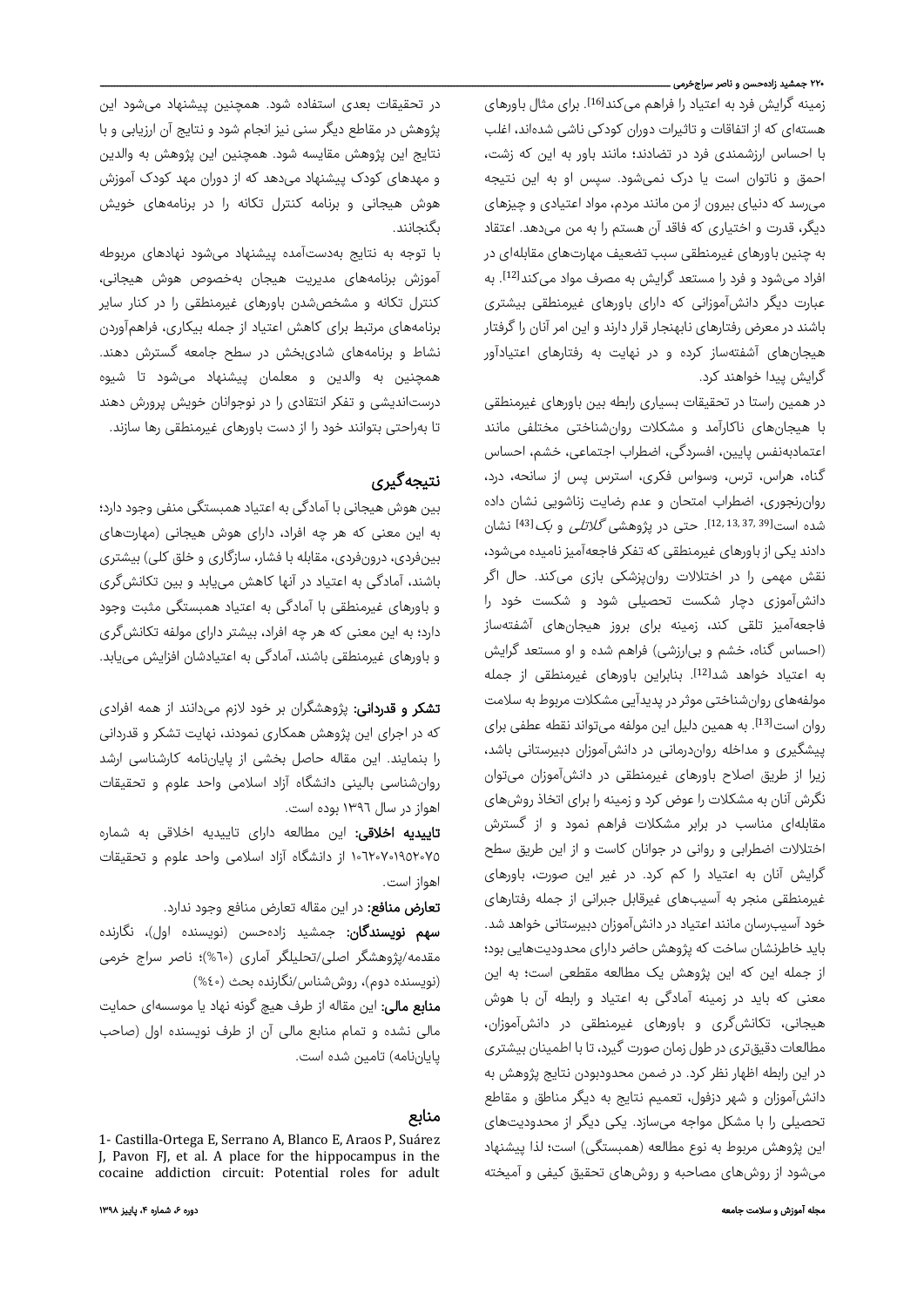#### ـــــــــــــــــــــــــــــــــــــــــــــــــــــــــــــــــــــــــــــــــــــــــــــــــــــــــــــــــــــــــــــــــــ همبستگی بین هوش هیجانی، تکانشگر ی و باورهای غیرمنطقی با آمادگی به اعتیاد ... ۲۲۱

as a predictor of treatment outcome in substance use disorders: review and synthesis. Drug Alcohol Rev. 2015;34(2):119‐34. 

18– Bar-On R. Emotional intelligence: an integral part of positive psychology. South Afr J Psychol. 2010;40(1):54-62. 

19- Samari AA, Tahmasbi F. The study of correlation between emotional intelligence and academic achievement among university students. O I Fundam Ment Health. 2007;9(35-36):121-8. [Persian]

20- Barratt ES, Stanford MS, Kent TA, Felthous A. Neuropsychological and cognitive psychophysiological substrates of impulsive aggression. Biol Psychiatry. 1997;41(10):1045‐61. 

21- Ekhtiari H, Safaei H, Esmaeeli Javid G, Atefvahid MK, Edalati H, Mokri A. Reliability and validity of Persian versions of Eysenck, Barratt, Dickman and Zuckerman questionnaires in assessing risky and impulsive behaviors. Iran J Psychiatry Clin Psychol. 2008;14(3):326-36. [Persian] 

22- Jones RG. A factored measure of Ellis' irrational belief system with personality and maladjustment correlates. [Dissertation]. Lubbock, Texas: Texas Tech University; 1968. 

23- Zurawski RM, Smith TW, Assessing irrational beliefs and emotional distress: Evidence and implications of limited discriminant validity. J Couns Psychol. 1987;34(2):224‐7. 

24- Balkis M. Academic procrastination, academic life satisfaction and academic achievement: the mediation role of rational beliefs about studying. J Cogn Behav Psychother. 2013;13(1):57‐74. 

25- Nelson RE. Irrational beliefs in depression. J Consult Clin Psychol. 1977;45(6):1190‐1. 

26- Weed NC, Butcher JN, McKenna T, Ben-Porath YS. New measures for assessing alcohol and drug abuse with the MMPI-2: The APS and AAS. J Pers Assess. 1992;58(2):389-404. 

27- Minooei, M, Salehi, M. Assessment of the scientific validity, reliability and normalization of APS, AAS and MAC-R tests for spotting vulnerable individuals exposed to drug abuse among the male high school students in the city of Tehran. J Res Addict.  $2003;1(3):77-108$ . [Persian]

28- Hershberger AR, Um M, Cyders MA. The relationship between the UPPS-P impulsive personality traits and substance use psychotherapy outcomes: a meta-analysis. Drug Alcohol Depend. 2017;178:408‐16. 

29- Stephenson E, Watson PJ, Chen ZJ, Morris RJ. Selfcompassion, self-esteem, and irrational beliefs. Curr Psychol. 2018;37(4):809‐15. 

30- Chan HW. Irrational beliefs, depression, anxiety and stress of university students in Hong Kong [Dissertation]. Hong Kong: The University of Hong Kong; 2016.

31- Daryaii G. The relationship between emotional intelligence and irrational beliefs with mental health in secondary schools teachers [Dissertation]. Shahrood: Shahrood Branch of Islamic Azad University; 2014. [Persian] 

32- Khademi J. The relationship between emotional intelligence and irrational beliefs with social anxiety mothers of children with autism disorders. [Dissertation]. Marvdasht: Marvdasht Branch of Islamic Azad University; 2013. [Persian]

33- Salovey P. Mayer ID. Caruso D. Yoo SH. The positive psychology of emotional intelligence. In: Snyder CR, Lopez SJ, editors. Handbook of positive psychology. Oxford:  hippocampal neurogenesis. Neurosci Biobehav Rev. 2016;66:15‐32. 

2- Tafreshi SH. Statistics of addiction in Iran (Pasteur Institute of Iran). Razi. 2011;23(2):49-59. [Persian]

3- Salehi Omran E, Abedini baltork M, Azizi Shomami M, Keshavarz, K. Relationship between internet addiction and depression among secondary school students in Kordkuy, Iran, with an emphasis on the type of virtual network. I Educ Community Health. 2018;5(1):13-8. [Persian]

4- Chuang C, Sussman S, Stone MD, Pang RD, Chou CP, Leventhal AM, Kirkpatrick MG. Impulsivity and history of behavioral addictions are associated with drug use in adolescents. Addict Behav. 2017;74:41-7.

5- Wiss DA, Criscitelli K, Gold M, Avena N. Preclinical evidence for the addiction potential of highly palatable foods: Current developments related to maternal influence. Appetite. 2017;115:19‐27. 

6‐ O'Leary‐Barrett M, Pihl RO, Conrod PJ. Process variables predicting changes in adolescent alcohol consumption and mental health symptoms following personality-targeted interventions. Addict Behav. 2017;75:47‐58. 

7- Petrides KV, Frederickson N, Furnham A. The role of trait emotional intelligence in academic performance and deviant behavior at school. Pers Individ Dif. 2004;36(2):277‐93. 

8- Nouri N, Moeini B, Karimi-Shahanjarini A, Faradmal J, Ghaleiha A, Asnaashari, M. Relationship between emotional intelligence and communication skills among high school students in hamadan based on the theory of social support. J Educ Community Health. 2014;1(3):38-46.[Persian] 

9- Klapp A, Belfield C, Bowden B, Levin H, Shand R, Zander S. A benefit-cost analysis of a long-term intervention on social and emotional learning in compulsory school. Int J Emot Educ. 2017;9(1):3-19.

10- Ranjbar Totoei, AA, Khanjani N, Mirzabeigi MR. Evaluating EQ in opium addicts visiting the rehabilitation centers of Rafsanjan University of Medical Sciences. J Health Based Res. 2016;1(3):177-87. [Persian]

11- Golchert J, Smallwood J, Jefferies E, Liem F, Huntenburg JM, Falkiewicz M, et al. In need of constraint: Understanding the role of the cingulate cortex in the impulsive mind. NeuroImage. 2017;146:804-13.

12- Asadi S, Mahmoodaliloo M, Bahadori Khosroshahi J, Khorsand M. The comparison of personality patterns, irrational beliefs and impulsivity in males with drug abuse disorder under treatment. J Res Addict. 2015;8(32):119‐36. [Persian]

13- Dingel MJ, Hammer R, Ostergren JE, McCormick JB, Koenig BA. Chronic addiction, compulsion, and the empirical evidence. Neuroscience. 2012;3(2):58-9.

14- Ellis A. Similarities and differences between rational emotive behavior therapy and cognitive therapy. I Cogn Psychother. 2003;17(3):225‐40. 

15- Cho KS, Lee JM. Influence of smartphone addiction proneness of young children on problematic behaviors and emotional intelligence: Mediating self-assessment effects of parents using smartphones. Comput Hum Behav. 2017;66:303‐11. 

16 - Karami Rad B, Zargar Y, Mehrabizadeh Honarmand M. Effectiveness of emotional intelligence training in addiction potential among students. I Res Addict. 2015;8(32):37‐50. [Persian] 

17‐ Loree AM, Lundahl LH, Ledgerwood DM. Impulsivity